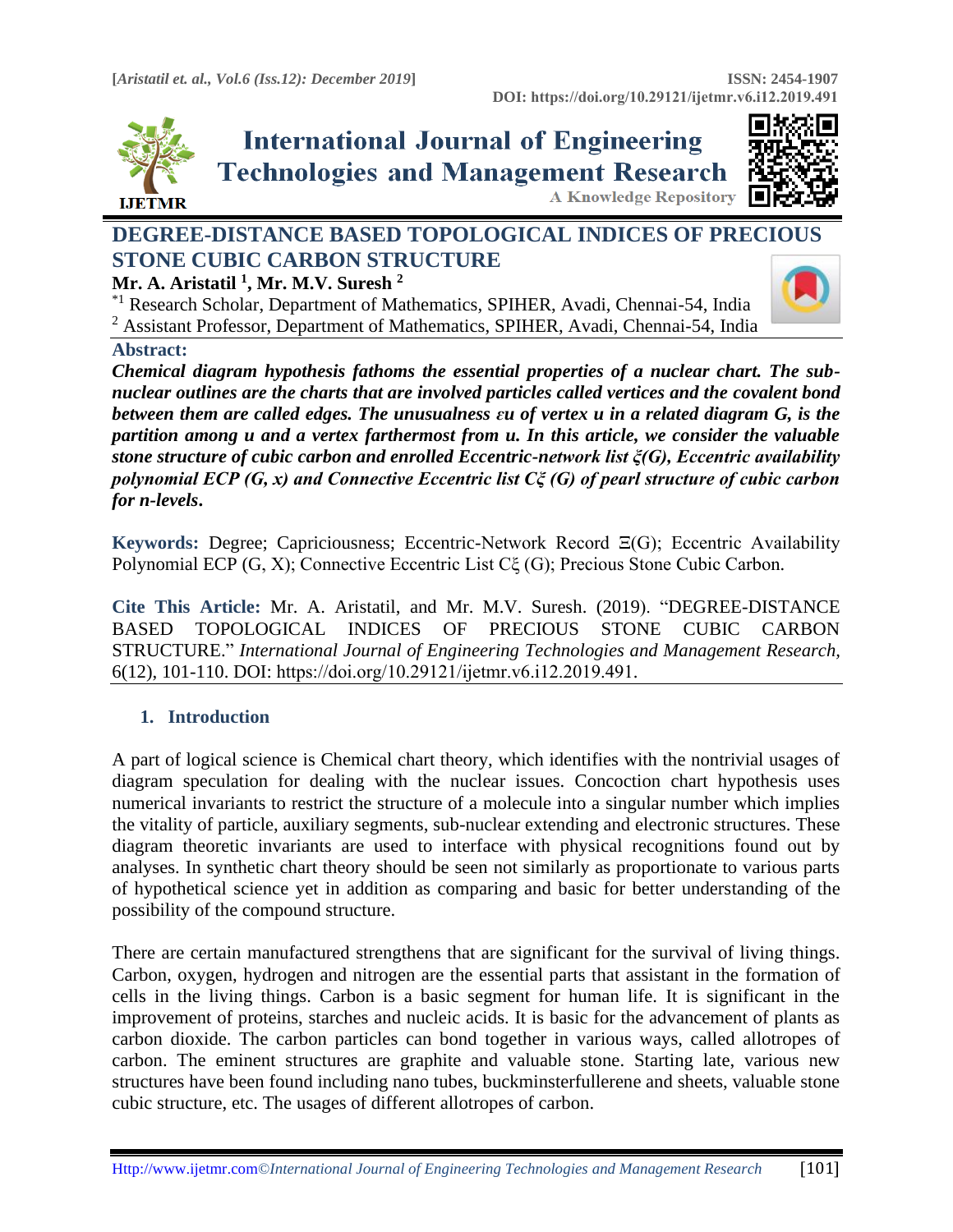A sub-atomic diagram is a straight forward chart addressing the carbon iota skeleton of a natural particle. In the atomic chart, the vertices address the carbon particles and the edges address the carbon-carbon bonds.

Consider G (V, E) as a central fundamental chart, where V and E address the strategy of vertices and the approach of edges. The measure of parts in V is known as the solicitation of the outline G and the measure of sections in E is known as the degree of the graph G. The measure of vertices neighboring the vertex  $v \in V$  is known as the degree of v and is meant as dv. If no vertices in  $u - v$  walk are emphasized, at that point it is called  $u - v$  path in graph G. The length of a way is the measure of edges in it. The partition  $d(u, v)$  from vertex u to vertex v is the length of a most obliged u – v route in a diagram G where u,  $v \in G$ . In a related graph G, the unpredictability  $\varepsilon_u$  of vertex u is the partition among u and a vertex most expelled from u in G.

A diagram can be seen by a numeric number, a polynomial, a social occasion of numbers or a framework. A topological record (sub-atomic structure descriptor) is a numerical respect related with made constitution for relationship of substance structure with different physical properties, compound reactivity or characteristic action. There are some essential classes of topological documents, for example, separate-based topological records, eccentricity based topological records, degree-based topological records and counting related polynomials and arrangements of graphs.

The essential topological record is the Wiener list which was proposed in 1947 when Harold wiener was tackling the limit of paraffin. It was the fundamental topological record which depended on the possibility of detachment between two vertices in a diagram. Wiener thought of it as the way number. Regardless, after that it was renamed as Wiener document and it is implied by W. The speculation of topological documents started from the Wiener record. Wiener depicted the route number as the aggregate of the amount of bonds between all blends of particles, and is characterized as seeks after:

$$
W(G) = \frac{1}{2} \sum_{(u,v)} d(u,v)
$$

Where (u, v) is any optional match of vertices in G and d (u, v) is  $u - v$  the length of most constrained path among u and v. The Eccentric-availability list

$$
\xi(G) = \sum_{u \in V(G)} d_u \varepsilon_u \tag{1}
$$

The Eccentric availability polynomial of a chart G as:

$$
ECP(G, x) = \sum_{u \in V(G)} d_u \varepsilon_u \tag{2}
$$

Where estimation of x is more prominent than 1. The connection between flighty network polynomial and offbeat availability record is given by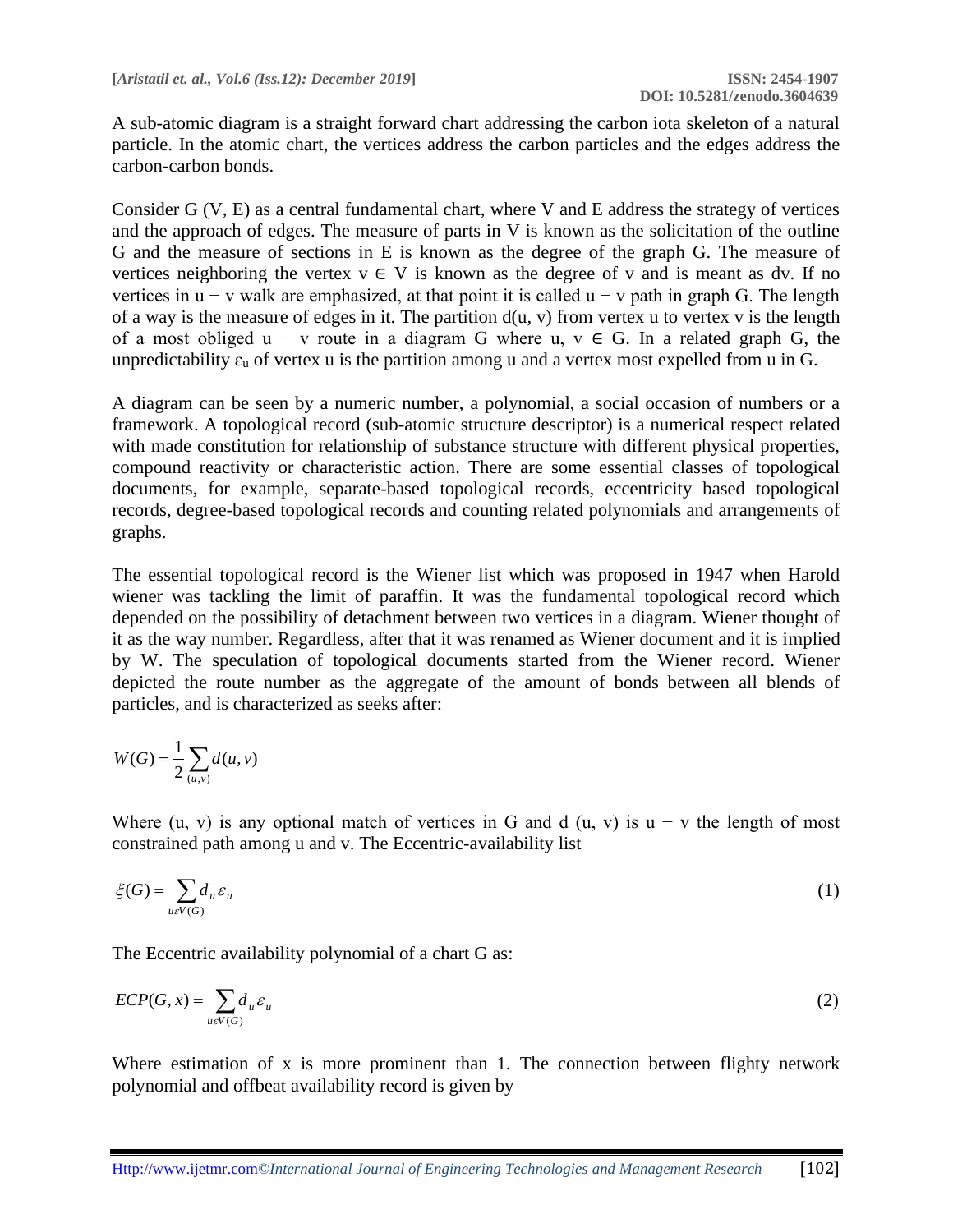ECP  $(G, x) = \xi(G, 1),$  (3)

Where  $\xi$  (G, 1) is the key auxiliary of ECP (G, x). Another fundamental Eccentricity based

topological record is Connective Eccentric file  $C^{\xi}(G)$ . The Connective Eccentric file is described as:

$$
C^{\xi} = \sum_{u \in V(G)} \frac{d_u}{\varepsilon_u} \tag{4}
$$

For more data and properties of Eccentricity based topological record.

#### **2. Methods**

To process our outcomes, we used a methodology for combinatorial selecting, a vertex partition technique, an edge apportions, layout speculative instruments, predictable structures, a degreechecking strategy, and a degrees of neighbors system. Furthermore, we utilized MATLAB for wise estimations and confirmations. We likewise used Maple for plotting numerical outcomes.

#### **3. Erratic Index of Crystal Structure of Cubic Carbon**

The structure of valuable stone cubic carbon (or jewel structure of cubic carbon) is contained 3D squares. The nuclear outline of valuable stone cubic carbon  $OCC(n)$  for the principal level is depicted in Figure 1. For second level, new 3D shapes are joined at each end vertex of degree 3 of first level. The second degree of  $OCC(n)$  is depicted in Figure 2. Also, this technique is repeated to get the accompanying level and so on. The cardinality of vertices and edges in OCC(n) are given underneath independently.

$$
|V(OCC(n))| = 2\left\{24\sum_{r=3}^{n} \left(2^{3}-1\right)^{r-3} + 31\left(2^{3}-1\right)^{n-2} + 2\sum_{r=0}^{n-2} \left(2^{3}-1\right)^{r} + 3\right\}
$$
(5)

$$
|B(OCC(n))| = 4\left\{24\sum_{r=3}^{n} \left(2^{3}-1\right)^{r-3} + 24\left(2^{3}-1\right)^{n-2} + 2\sum_{r=0}^{n-2} \left(2^{3}-1\right)^{r} + 3\right\}
$$
(6)

Let  $Q_k$  be the arrangement of all cubic free vertices in OCC(k) at the k-th level with  $k \ge 2$ , where we state that a vertex is cubic free if its degree is 3 at the k-th level. Let  $v \in Q_k$ , be a selfassertive component, in  $(k + 1)$ - th level, we parcel the new coming vertices in four sets. The quantity of new vertices at each  $(k + 1)$ - th level is  $448(2^3 - 1)^{k-3}$ . The parcel of these vertices is given as pursues:

 $S_1^k$  is the arrangement of vertices at separation 1 from any  $v \in Q_k$  with number of such vertices is  $56(2^3-1)^{k-3}$ ,  $S_2^k$  is the arrangement of vertices at separation 2 from v with cardinality  $S_2^k = 168(2^3 - 1)^{k-3}$ ,  $S_3^k$  is the arrangement of vertices at separation 3 from v with cardinality  $S_3^k = 168(2^3 - 1)^{k-3}$  and  $S_4^k$  is the arrangement of vertices at separation 2 from v with cardinality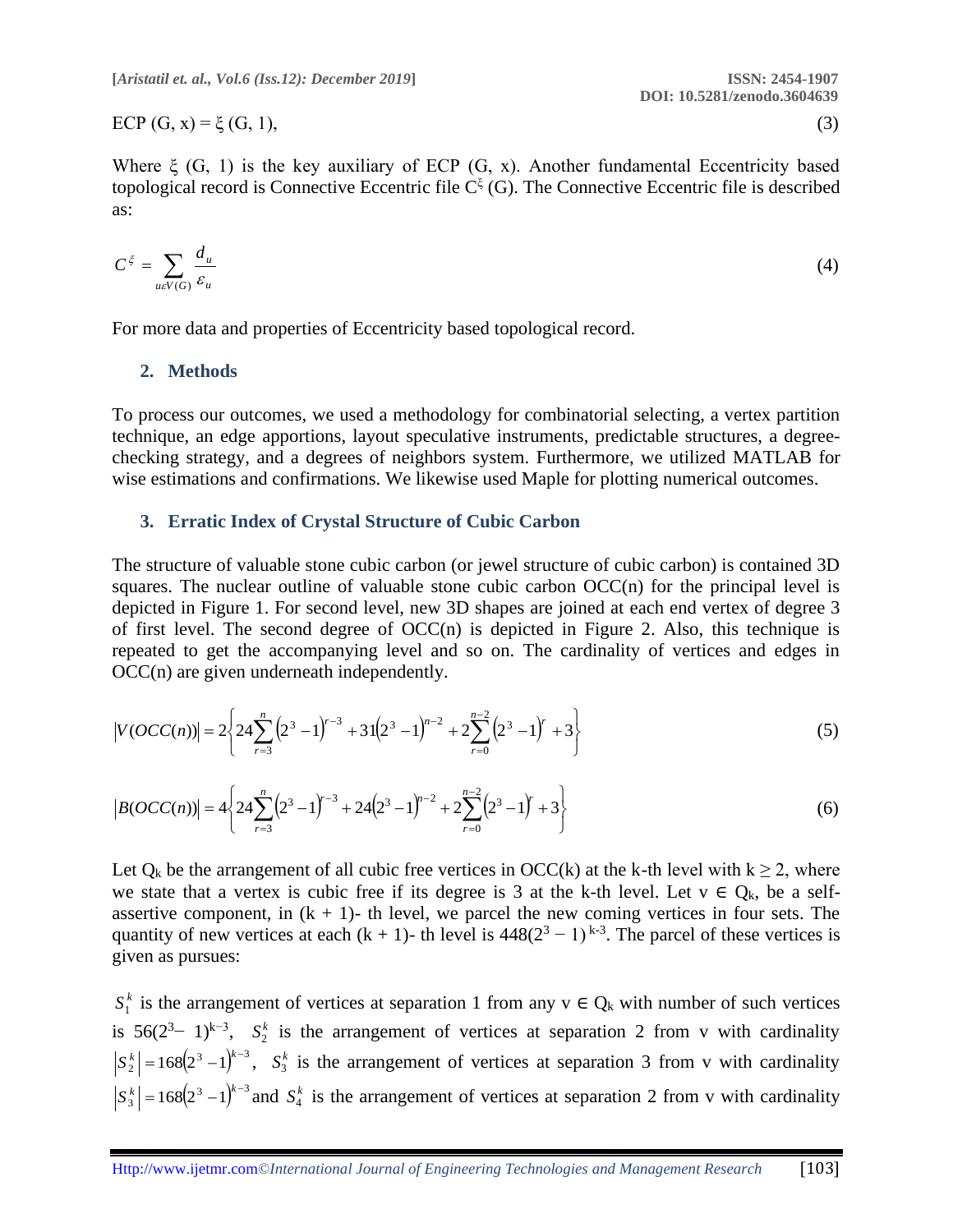$S_4^k = 56(2^3 - 1)^{k-3}$ .. What's more, we signify another set as  $S^k$ , which is the set of vertices of SCC(1) that is the underlying vertices in every k-th level, so cardinality  $|S^k| = 8$ .

This parcel is likewise depicted in Table 1.



Figure 1: Stone Structure Cubic Carbon SCC (1)



Figure 2: Stone Structure Cubic Carbon SCC (2)

| <b>Set</b>     | <b>Number of Vertices</b> | Distance from Arbitrary $v \in Q_k$ |
|----------------|---------------------------|-------------------------------------|
|                | $56(2^3 - 1)^{k-3}$       |                                     |
| S <sub>2</sub> | $168(2^3-1)^{k-3}$        |                                     |
| $S_3$          | $168(2^3-1)^{k-3}$        |                                     |
|                | $56(2^3 - 1)^{k-3}$       |                                     |

Table 1: Vertex partition of new coming vertices at  $(k + 1)$  –th level.

In Table 2 we give the partition of all the vertices of CCC(n) based on degree, eccentricity and the membership to the sets  $S_1$ ,  $S_2$ ,  $S_3$  and  $S_4$ .

Table 2: Vertex partition of CCC(n) based on degree and eccentricity of each vertex.

| Representative        | <b>Degree</b> | <b>Eccentricity</b> | <b>Frequency</b>                                    | Range             |
|-----------------------|---------------|---------------------|-----------------------------------------------------|-------------------|
| $v \varepsilon S^k$   |               | $3 + 4(n-1)$        |                                                     | $2 \leq k \leq n$ |
| $v \varepsilon S_1^k$ |               | $4(n+k-2)$          | $56(2^3-1)^{k-3}$                                   | $2 \leq k \leq n$ |
| $v \varepsilon S_2^k$ |               |                     | $4(n+k)-7$   $168(2^3-1)^{k-3}$   $2 \le k \le n-1$ |                   |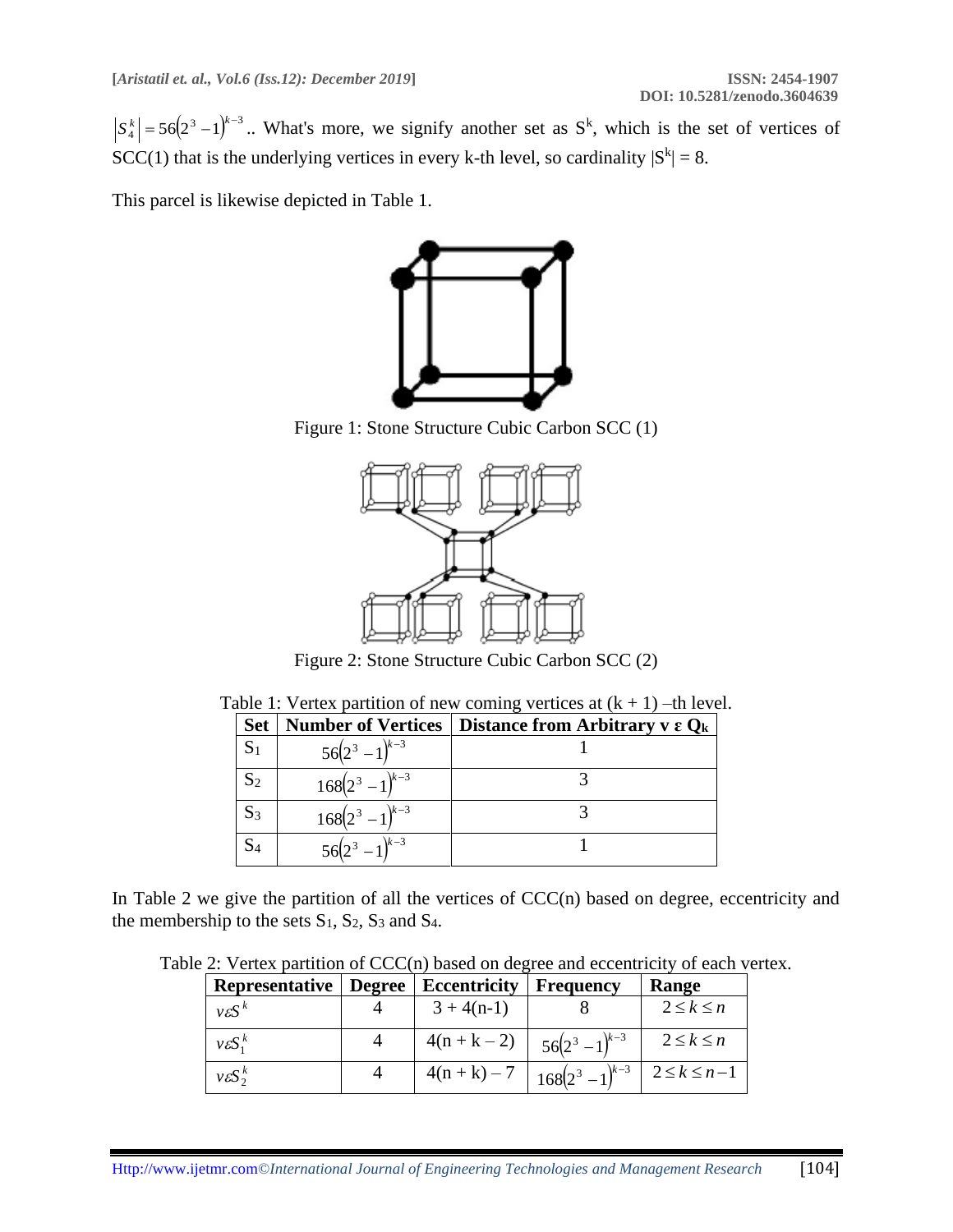| $v \varepsilon S_2^k$     | $8n - 7$   | $168(2^3 - 1)^{k-3}$ | $k = n$             |
|---------------------------|------------|----------------------|---------------------|
| $v \varepsilon S_{3}^{k}$ | $4(n+k)-6$ | $168(2^3 - 1)^{k-3}$ | $2 \leq k \leq n-1$ |
| $v \varepsilon S_3^k$     | $8n - 6$   | $168(2^3 - 1)^{k-3}$ | $k = n$             |
| $v \varepsilon S_A^k$     | $4(n+k)-5$ | $56(2^3 - 1)^{k-3}$  | $2 \leq k \leq n-1$ |
| $v \varepsilon S_A^k$     | $8n - 5$   | $56(2^3 - 1)^{k-3}$  | $k = n$             |

In the coming theorems, we have computed Eccentric – connectivity index  $ξ(G)$ , Eccentric connectivity polynomial  $ECP(G, x)$  and Connective Eccentric index  $C^{\xi}(G)$  for stone Structure of cubic carbon SCC(n).

**THEOREM** 1: Consider the graph  $G \cong SCC(n)$  with  $n \ge 2$  then its Eccentric-connectivity index is equal to

$$
\xi(G) = \frac{\left(2^6 \times 3 \times 7 \times 13n - 2^5 \times 503\right) \pi^n}{3^2 \times 7^2} - \frac{2^7}{3} n + \frac{2^5 \times 29}{3^2}
$$
\n**PROOF:** Given

\n
$$
\xi(G) = \frac{\left(2^6 \times 3 \times 7 \times 13n - 2^5 \times 503\right) \pi^n}{3^2 \times 7^2} - \frac{2^7}{3} n + \frac{2^5 \times 29}{3^2} \tag{7}
$$

Let  $G \cong SCC(n)$  be the stone structure of cubic carbon. The vertex partition of  $SCC(n)$  based on degrees of vertices and eccentricities with their frequencies is given in Table 2. Then by using Table 2 and equation (1), the Eccentric-connectivity index can be calculated as follows:

$$
\xi(G) = \sum_{u \in V(G)} d_u \varepsilon_u
$$
  
\n
$$
\xi(G) = 8(4(3 + 4(n - 1))) + 4X \sum_{k=2}^n 56(2^3 - 1)^{k-3} 4(n + k - 2)
$$
  
\n
$$
+ 4X \sum_{k=2}^{n-1} 168(2^3 - 1)^{k-3} (4(n + k) - 7) + 3X168(2^3 - 1)^{n-3} (8n - 7)
$$
  
\n
$$
+ 4X \sum_{k=2}^{n-1} 168(2^3 - 1)^{k-3} (4(n + k) - 6) + 3X168(2^3 - 1)^{n-3} (8n - 6)
$$
  
\n
$$
+ 4X \sum_{k=2}^{n-1} 56(2^3 - 1)^{k-3} (4(n + k) - 5) + 3X56(2^3 - 1)^{n-3} (8n - 5)
$$

After, some easy computations, we get:

$$
\zeta(G) = \frac{\left(2^6 \, X \, 3X \, 7X \, 13n - 2^5 \, X \, 503\right) \pi^n}{3^2 \, X \, 7^2} - \frac{2^7}{3} \, n + \frac{2^5 \, X \, 29}{3^2} \tag{8}
$$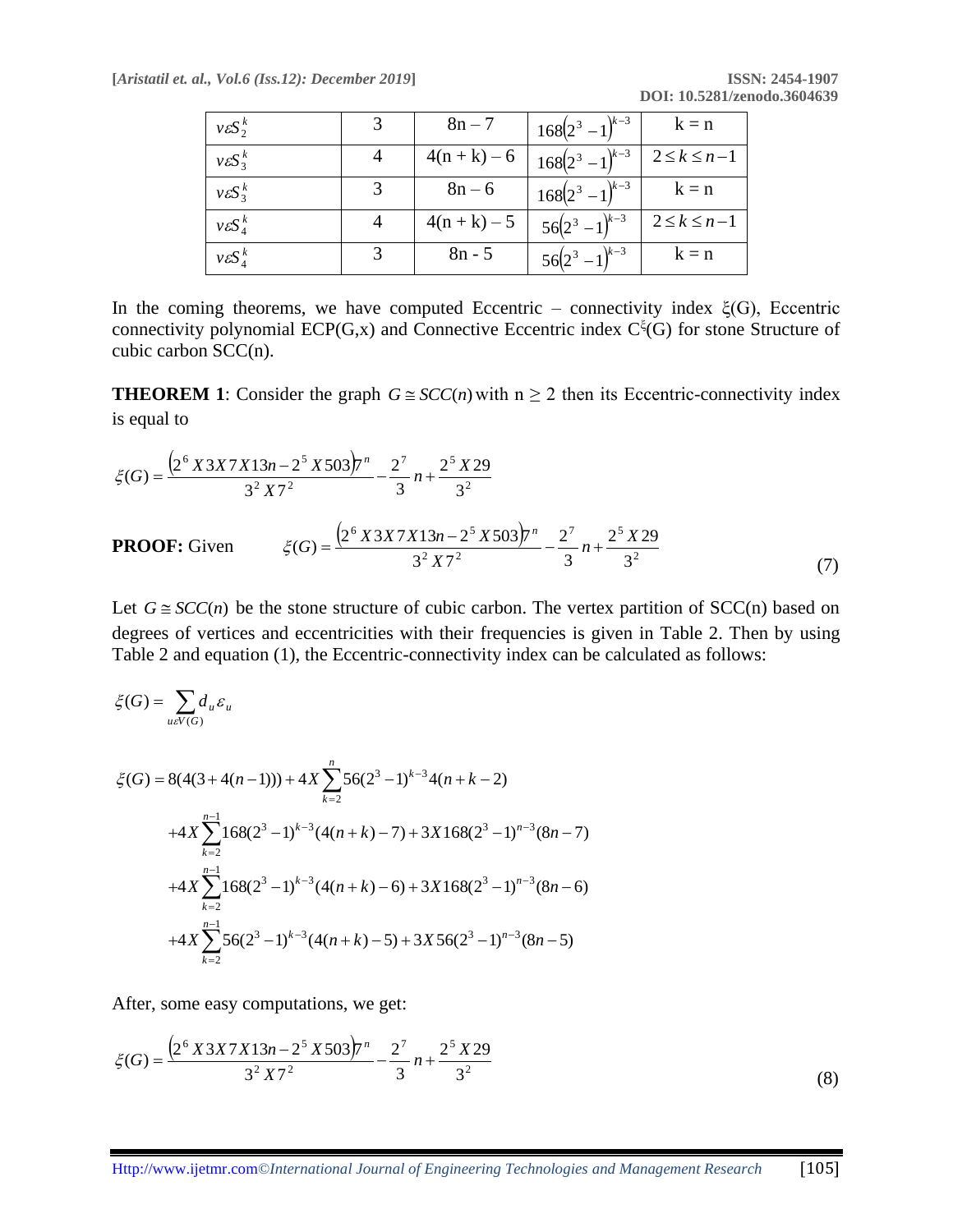

The 3D – graphical representation of the Eccentric – connectivity index is depicted in Figure 3.

Figure 3: The graphical representation of the Eccentric – connectivity index

**THEOREM 2:** Consider the graph  $G \cong SCC(n)$  with  $n \ge 2$  then its Eccentric-connectivity polynomial is equal to

$$
ECP(G, x) = 32x^{(4n-1)} + 168(7)^{n-3}x^{8n-5} + 504(7)^{n-3}x^{8n-6} + 504(7)^{n-3}x^{8n-7} + 224X\sum_{k=2}^{n} (7)^{k-3}x^{4(n+k-2)} + 672X\sum_{k=2}^{n-1} (7)^{k-3}x^{4(n+k)-7} + 672X\sum_{k=2}^{n-1} (7)^{k-3}x^{4(n+k)-6} + 224X\sum_{k=2}^{n-1} (7)^{k-3}x^{4(n+k)-5}
$$

**PROOF:** Let  $G \cong SCC(n)$  be the stone structure of cubic carbon. Then by using Table 2 and equation (2) the Eccentric connectivity polynomial is given by:

$$
\text{ECP}(G,x) = \sum_{u=V(G)} d_u x^{\varepsilon_x}
$$

$$
ECP(G, x) = 8X 4x^{3+4(n-1)} + 4X \sum_{k=2}^{n} 56(2^{3} - 1)^{k-3} x^{4(n+k-2)}
$$
  
+4X $\sum_{k=2}^{n-1} 168(2^{3} - 1)^{k-3} x^{4(n+k)-7} + 3X168(2^{3} - 1)^{n-3} x^{8n-7}$   
+4X $\sum_{k=2}^{n-1} 168(2^{3} - 1)^{k-3} x^{4(n+k)-6} + 3X168(2^{3} - 1)^{n-3} x^{8n-6}$   
+4X $\sum_{k=2}^{n-1} 56(2^{3} - 1)^{k-3} x^{4(n+k)-5} + 3X56(2^{3} - 1)^{n-3} x^{8n-5}$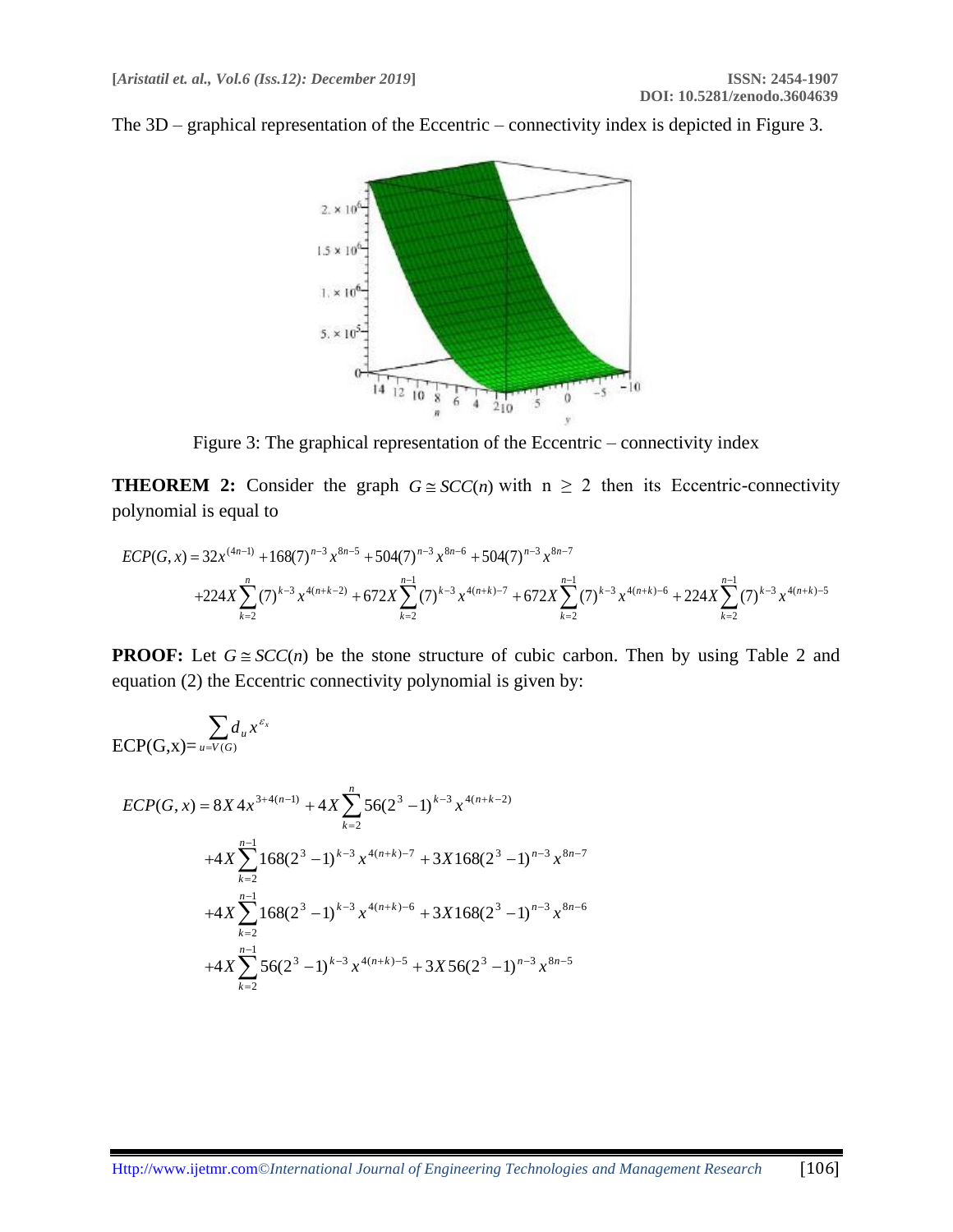After, an easy calculation, we get

$$
ECP(G, x) = 32x^{(4n-1)} + 168(7)^{n-3}x^{8n-5} + 504(7)^{n-3}x^{8n-6} + 504(7)^{n-3}x^{8n-7}
$$
  
+224X $\sum_{k=2}^{n} (7)^{k-3}x^{4(n+k-2)} + 672X\sum_{k=2}^{n-1} (7)^{k-3}x^{4(n+k)-7} + 672X\sum_{k=2}^{n-1} (7)^{k-3}x^{4(n+k)-6}$   
+224X $\sum_{k=2}^{n-1} (7)^{k-3}x^{4(n+k)-5}$ 

The 3D – graphical representation of the Eccentric connectivity polynomial is depicted in Figure 4.



Figure 4: The graphical representation of the Eccentric connectivity polynomial.

**THEOREM** 1: Consider the graph  $G \cong SCC(n)$  with  $n \ge 2$  then its Connective Eccentric index is equal

$$
C^{\xi}(G) = \frac{32}{(4n-1)} + \frac{727^{n}}{(392n - 343)} + \frac{367^{n}}{(196n - 147)} + \frac{247^{n}}{(392n - 245)} + 224X \sum_{k=2}^{n} \frac{(7)^{k-3}}{4(n+k-2)} + 672X \sum_{k=2}^{n-1} \frac{(7)^{k-3}}{4(n+k) - 7}
$$
  
+672X  $\sum_{k=2}^{n-1} \frac{(7)^{k-3}}{(4(n+k) - 6)} + 224X \sum_{k=2}^{n} \frac{(7)^{k-3}}{4(n+k) - 5}$ 

**PROOF:** Let  $G \cong SCC(n)$  be the stone structure of cubic carbon. Then by using Table 2 and equation (4) the Connective Eccentric index is calculated as:

$$
C^\xi = \sum_{u \varepsilon V(G)} \frac{d_u}{\varepsilon_u}
$$

to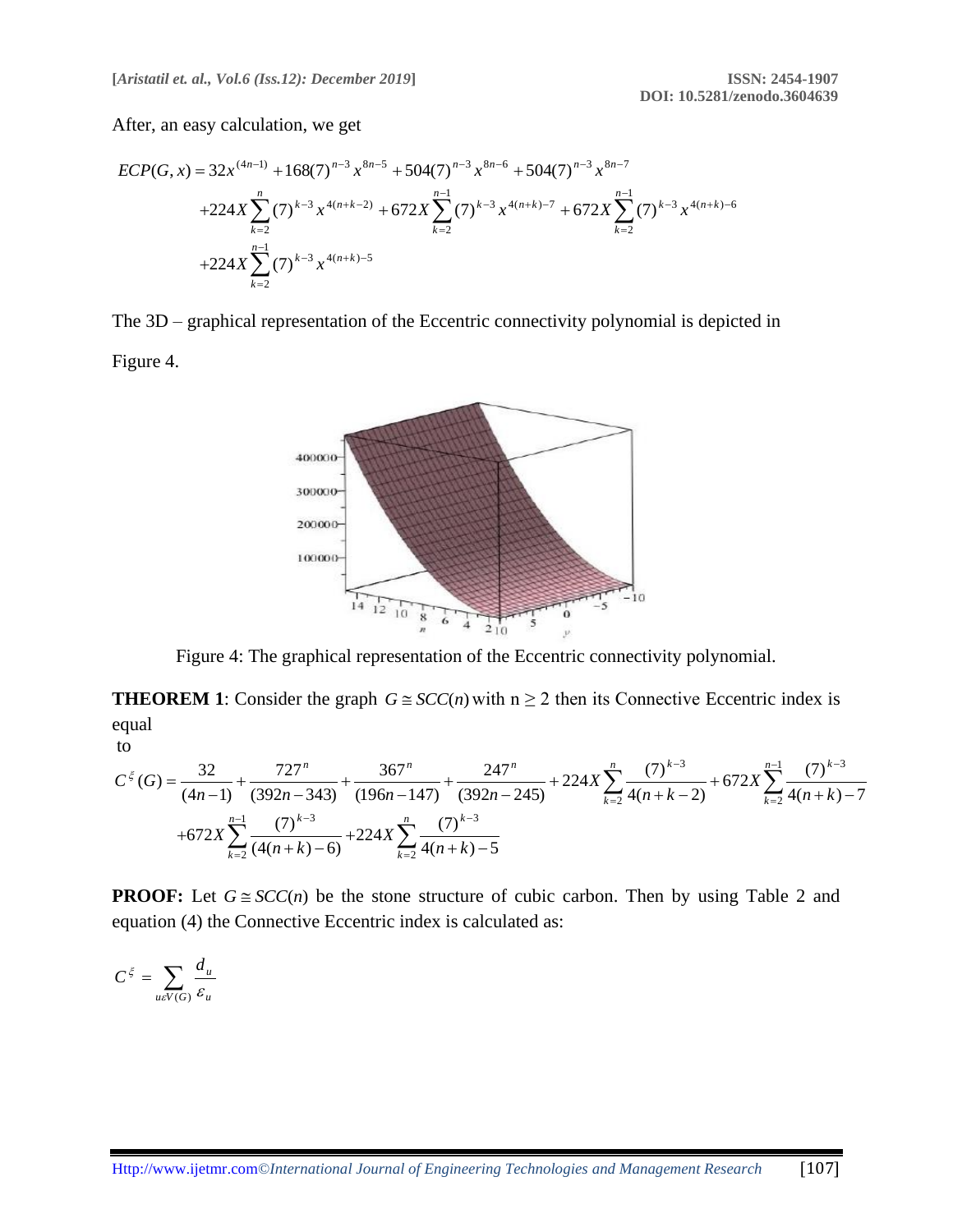**[***Aristatil et. al., Vol.6 (Iss.12): December 2019***] ISSN: 2454-1907**

$$
C^{\xi}(G) = \frac{32}{3 + 4(n-1)} + 4X \sum_{k=2}^{n} \frac{56(2^{3} - 1)^{n-3}}{4(n+k-2)} + 4X \sum_{k=2}^{n-1} \frac{168(2^{3} - 1)^{n-3}}{4(n+k) - 7}
$$
  
+168(2<sup>3</sup> - 1)<sup>n-3</sup> X  $\frac{3}{8n-7} + 4X \sum_{k=2}^{n-1} \frac{168(2^{3} - 1)^{n-3}}{(4(n+k) - 6)} + 168(2^{3} - 1)^{n-3} X \frac{3}{8n-6}$   
+4X $\sum_{k=2}^{n} \frac{56(2^{3} - 1)^{n-3}}{4(n+k) - 5} + 56(2^{3} - 1)^{n-3} X \frac{3}{8n-5}$ 

After an easy calculation, we get

$$
C^{\xi}(G) = \frac{32}{(4n-1)} + \frac{727^{n}}{(392n-343)} + \frac{367^{n}}{(196n-147)} + \frac{247^{n}}{(392n-245)} + 224X \sum_{k=2}^{n} \frac{(7)^{k-3}}{4(n+k-2)} + 672X \sum_{k=2}^{n-1} \frac{(7)^{k-3}}{4(n+k)-7}
$$
  
+672X  $\sum_{k=2}^{n-1} \frac{(7)^{k-3}}{(4(n+k)-6)} + 224X \sum_{k=2}^{n} \frac{(7)^{k-3}}{4(n+k)-5}$ 

The 3D – graphical representation of the Connective Eccentric index is depicted in Figure 5.



Figure 5: The graphical representation of the Connective Eccentric index.

#### **4. Numerical and Graphical Comparison of Computed Indices**

In this segment we will think about Eccentric-availability file, Eccentric network polynomial and Connective Eccentric file of SCC(n), both numerically and graphically. The Table 3 demonstrates a numerical correlation of the portrayed files and the polynomial. The graphical portrayal of the numerical examination is delineated in Figure 6.

| n              | $\xi(G)$       | $C^{\xi}(G)$  | $ECP(G,x)$ Approx. |
|----------------|----------------|---------------|--------------------|
|                | 5457.60        | 9352          | 32,038.4           |
| $\mathcal{L}$  | 533,337.60     | 538,880       | 3,224,281.6        |
| $\overline{4}$ | 4,183,459.20   | 31,716,640    | 242,651,430.4      |
|                | 30,899,311.808 | 2,065,600,096 | 1,612,928,748.80   |

Table 3: Comparison of the  $\xi(G)$ ,  $C^{\xi}(G)$  and  $ECP(G,x)$  of  $G \cong SCC(n)$ .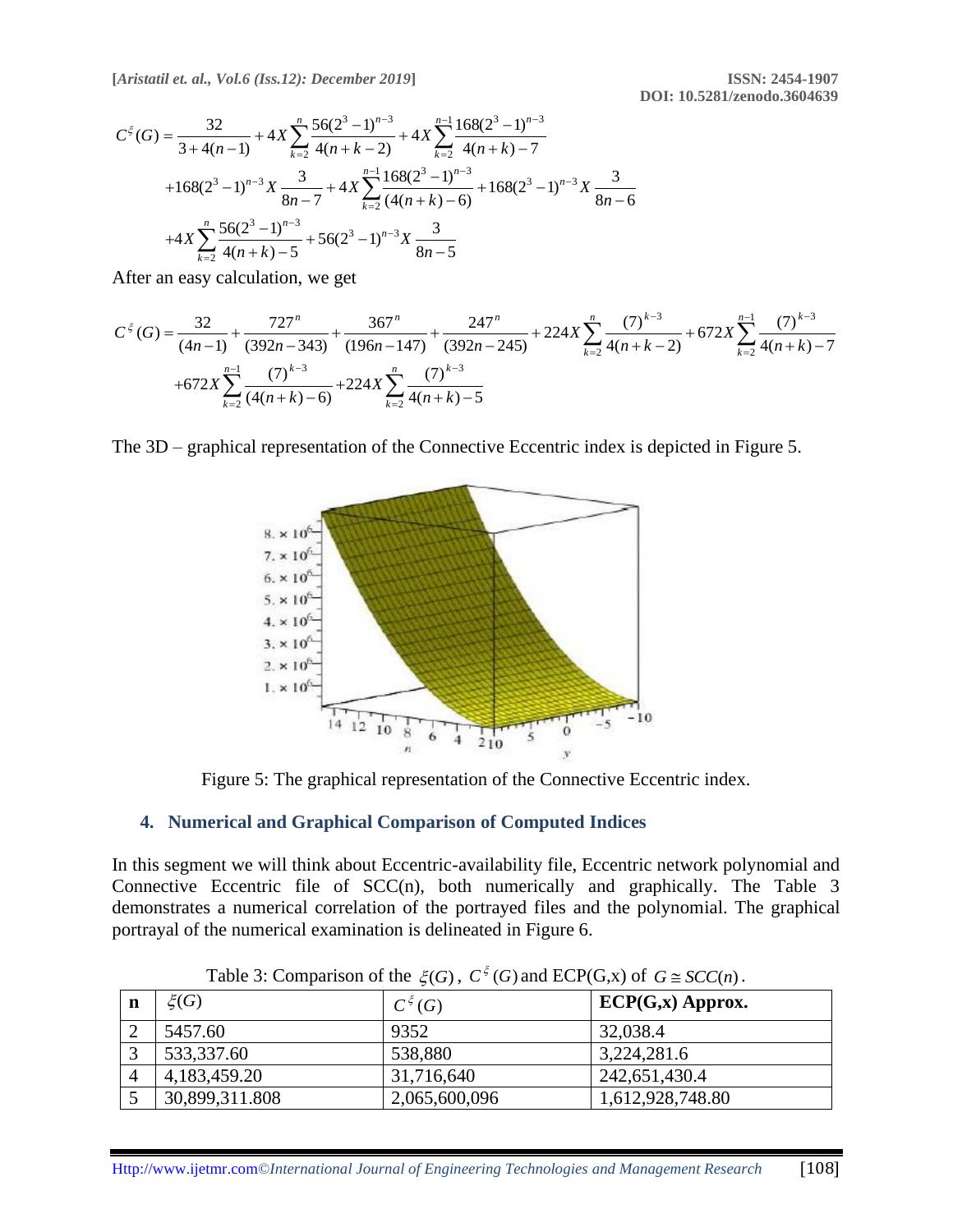|    | 22,891,814.30464               | 62, 224, 801, 952          | 100, 242, 075, 452. 16      |
|----|--------------------------------|----------------------------|-----------------------------|
|    | 8,645,581,788.7936             | 7,559,088,080,480          | 5,974,731,403,050.24        |
|    | 541, 359, 817, 758. 7904       | 225, 395, 825, 441, 440    | 346, 142, 855, 211, 733. 76 |
|    | 34,985,496,157,764.4224        | 7, 144, 399, 013, 120, 096 | 196,480,917,540,735.5008    |
| 10 | 239, 376, 206, 786, 041. 20768 | 401,075,576,608,315,552    | 10,983,346,993,039,897.4848 |

The next graph shows the graphical comparison of Eccentric – connectivity index, Eccentric connectivity polynomial and Connective Eccentric index of SCC(n).



Figure 6: Graphical Comparison of indices of SCC(1),  $\xi(G)$  is red,  $C^{\xi}(G)$  is blue, and ECP(G,x) is given.

#### **5. Conclusions**

In this article, we have talked about the Eccentric Connectivity record, Eccentric availability polynomial and Connective Eccentric list. We consider the atomic chart of gem structure cubic carbon CCC(n) and we have registered Connective Eccentric list, Eccentric network polynomial and Connective Eccentric list of precious stone structure of cubic carbon SCC(n) compound diagrams for n-levels.

#### **References**

- [1] Randi´c, M. On characterization of molecular branching. J. Am. Chem. Soc. 1975, 97, 6609– 6615. [CrossRef]
- [2] Gutman, I.; Trinajst´c, N. Graph theory and molecular orbitals., Total p-electron energy of alternant hydrocarbons. Chem. Phys. Lett. 1972, 17, 535–538. [CrossRef]
- [3] Bonchev, D. Handbook of Graph Theory, Chemical Graph Theory; Virginia Commonwealth University: Richmond, VA, USA, 2013; Section 13.
- [4] Asadpour, J.; Safikhani, L. Study of CNC7[n] Carbon Nanocone by M-Eccentric Connectivity Polynomial.Aust. J. Basic Appl. Sci. 2013, 7, 883.
- [5] De, N.; Nayeem, S.M.A.; Pal, A. Total eccentricity index of the generalized index and polynomial of thorn graph. Appl. Math. 2012, 3, 931–934. [CrossRef]